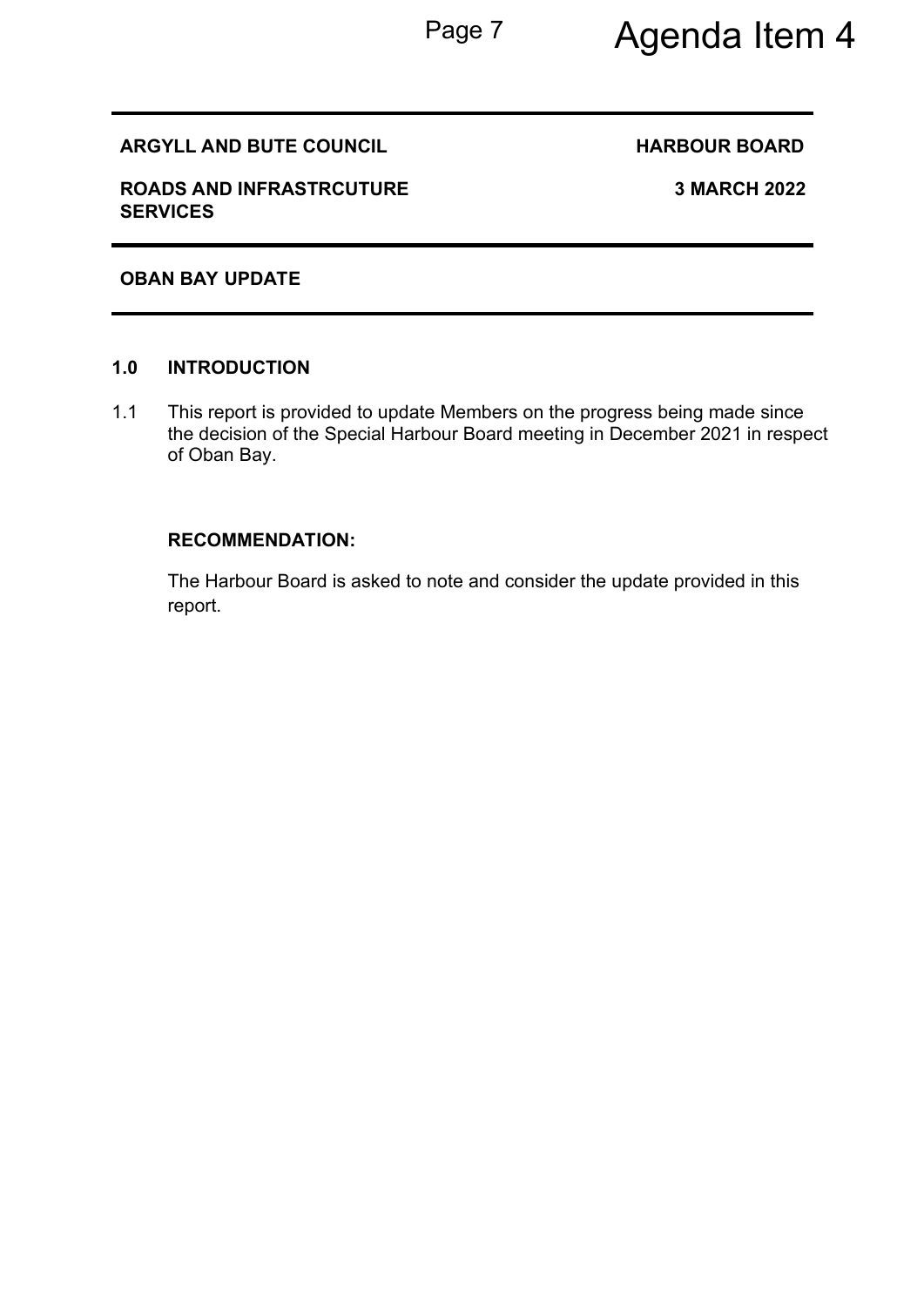#### **ARGYLL AND BUTE COUNCIL COUNCIL BOARD HARBOUR BOARD**

#### **ROADS AND INFRASTRCUTURE SERVICES**

#### **3 MARCH 2022**

#### **OBAN BAY UPDATE**

#### **2.0 EXECUTIVE SUMMARY**

2.1 This report provides an update following the Special Harbour Board Meeting, which took place in December 2021, on progress since the Special Meeting and the next steps which officers require to undertake.

#### **3.0 RECOMMENDATIONS**

3.1 The Harbour Board is asked to note and consider the update provided in this report.

#### **4.0 DETAIL**

#### **SPECIAL HARBOUR BOARD, DECEMBER 2021**

4.1 The Harbour Board made the following decision at its Special Meeting in December 2021:

The Argyll and Bute Harbour Board:

- 1. Thanked Caledonian Economics for their work on the Options Appraisal;
- 2. Agreed that the Council would not at this time proceed with a transfer of assets on the basis that there were too many uncertainties around the proposal;
- 3. Noted that Options 4 or 5 (Argyll and Bute Council or Caledonian Maritime Assets Limited (CMAL) becoming the Harbour Authority for the unmanaged section of Oban Bay) provides a quicker route to addressing the current safety concerns and are therefore the best options available at this time;
- 4. Agreed that either Options 4 or 5 should move forward and request that Officers engage with CMAL, through the OBMG, on the basis that the Council's preference would be option 5 and that the Council was prepared to be the Harbour Authority for the unmanaged section of Oban Bay, to begin the process of application for a Harbour Revision Order covering the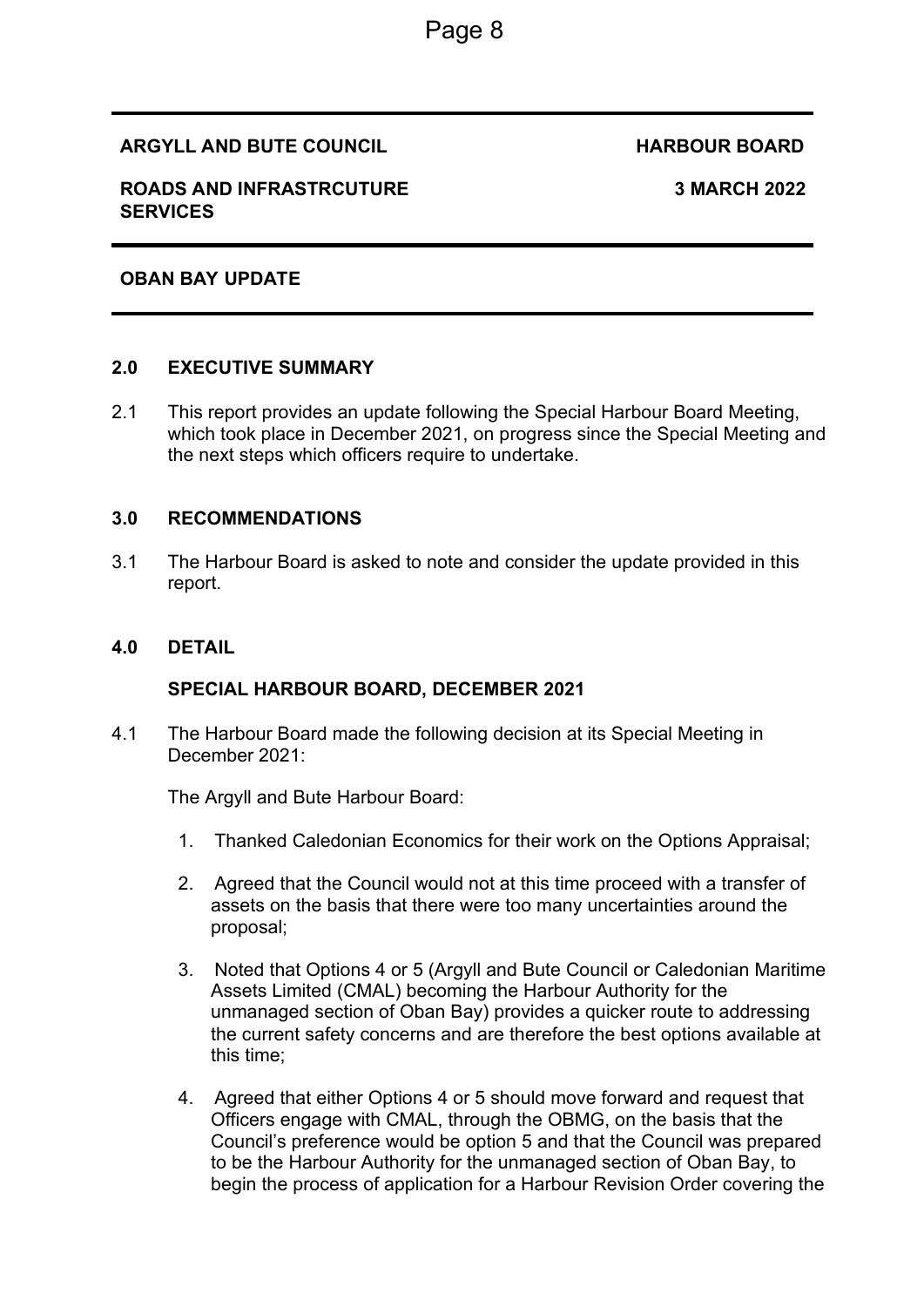unmanaged section of Oban Bay and to expedite the process for such an order and to report back to members on that process;

- 5. Noted that there was no inherent reason why a Trust Port would not be a good future option; and
- 6. Agreed that once Options 4 or 5 were delivered there would be a period of bedding in to monitor the new arrangement and, after that time, there would be a further report to members on the potential for and exploration of the future development of a Trust Port.

### **PROGRESS SINCE DECEMBER**

- 4.2 Since the instruction from the Harbour Board to progress matters, Officers have held several sessions with key external bodies including CMAL, CalMac, Transport Scotland and Northern Lighthouse Board with additional support and assistance from the Council's external Marine Designated Person.
- 4.3 CMAL have agreement from their Board that Argyll and Bute Council will progress becoming Municipal Port Authority for the unmanaged areas of Oban Bay.
- 4.4 These initial discussions were critical to determining how matters should progress. It was agreed with the various parties that the Council would begin the process of developing the process of applying for a Harbour Revision Order (HRO) covering the unmanaged sections of Oban Bay.
- 4.5 A high level project timeline is in draft format and has been shared with the above noted key stakeholders for their input.
- 4.6 At the Oban Bay Management Group meeting on 11 January the majority of the members of the group endorsed the proposal by the Council to become a Municipal Harbour Authority for the unmanaged waters within Oban Bay.
- 4.7 Good progress has been made with the Council's legal team regarding the provisions to be drafted for inclusion within the draft order and to further develop a plan for progression of the Statutory Harbour Authority (SHA) which requires a HRO to allow the formal management and running of Oban Bay. Good progress has also been made with the Council's internal team who have scoped out initial requirements for:
	- **Harbour limits**
	- Vessel Traffic System
	- Extended Oil Spill Response
	- Extended bathymetric survey provision
	- **Work vessel requirements**
	- Web site enhancement and content
	- **■** Operating hours and staffing requirements
	- Financial model
	- $\blacktriangleright$  Communications strategy including communication and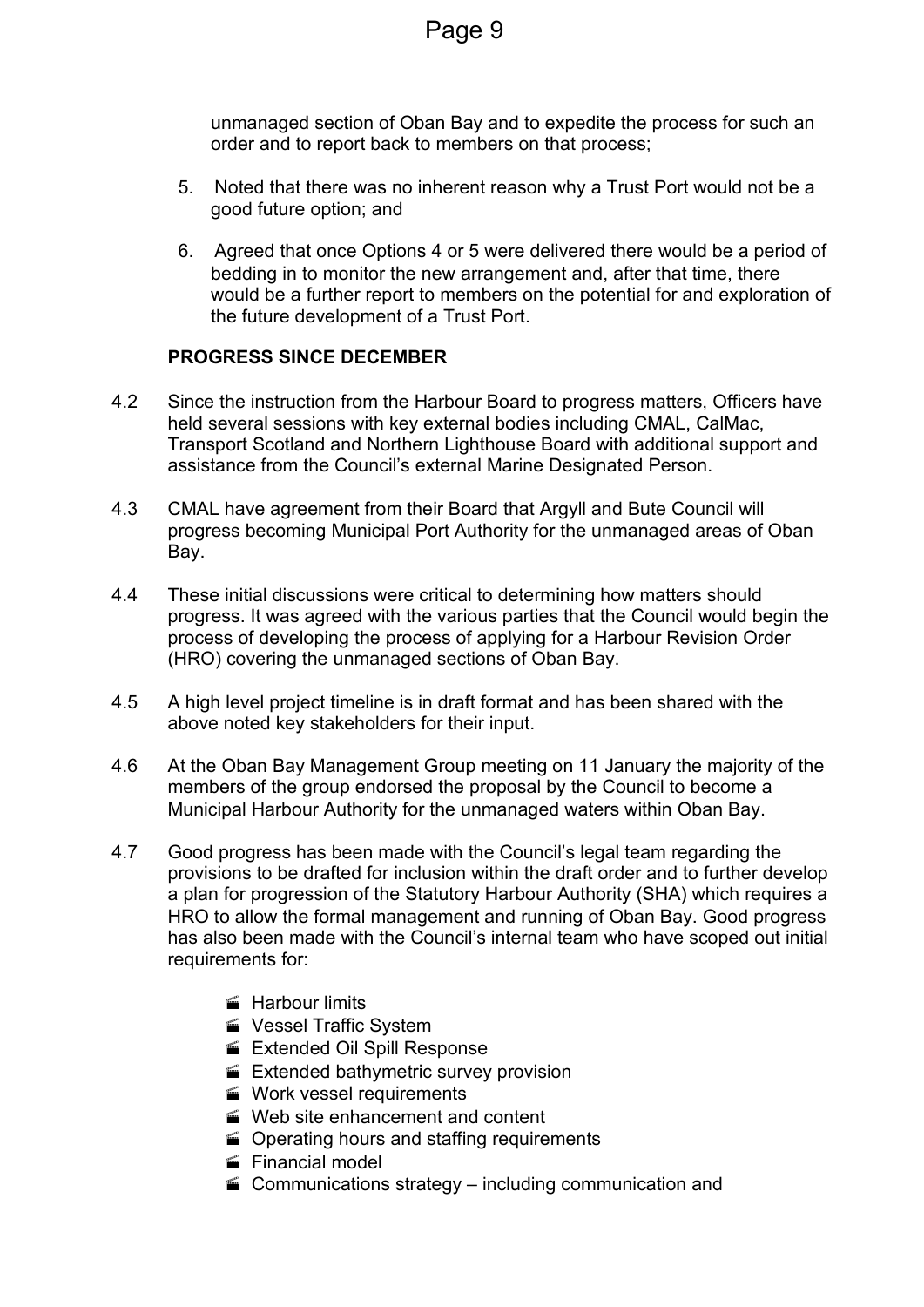engagement with stakeholders.

 Outline business case for extension of North Pier as a concept to develop.

Essentially the above points are an extension of the current management of the Council's 39 piers and harbours. The systems and expertise are in place across the existing assets and team, and are being adapted to suit the needs of Oban Bay.

### **NEXT STEPS**

- 4.8 The next key milestones are (1) meetings with the MCA (ongoing discussions with the MCA at the time of writing this report to understand their views on the outline proposal including limits (what will be covered) and justification for those limits), and (2) meetings with Transport Scotland (TS), which will formally begin the process of pre-application engagement. These meetings will look at the limits of the Bay and provisions within the Order which will form part of the formal submission.
- 4.9 Draft the justification for the limits to be included and present these for the Harbour Board's consideration ahead of an initial informal stakeholders consultation relating to the harbour limits and draft order provisions.
- 4.10 It was reported to the December Harbour Board *that with a fair wind either the Council or CMAL/CFL should be able to have a new Harbour Order in place for the 2023 sailing season*. Now CMAL have confirmed agreement from their Board that Argyll and Bute Council will progress becoming Municipal Port Authority for the unmanaged areas of Oban Bay, the Council is making good progress towards this target date.

#### **5.0 CONCLUSION**

5.1 Since the Special Meeting of the Harbour Board in December 2021, good progress has been made in preparing to submit a formal Harbour Revision Order. Once the key milestones outlined above are concluded, a further report will be brought back to Members of the Harbour Board to agree the limits and powers which will be included in the draft Order.

#### **6.0 IMPLICATIONS**

- 6.1 Policy The Harbour Board agreed in December 2021 that the Council should proceed to make the arrangements to formally manage the unmanaged section of Oban Bay.
- 6.2 Financial No financial implications at this stage. As the proposals develops further detail will be brought to the Harbour Board.